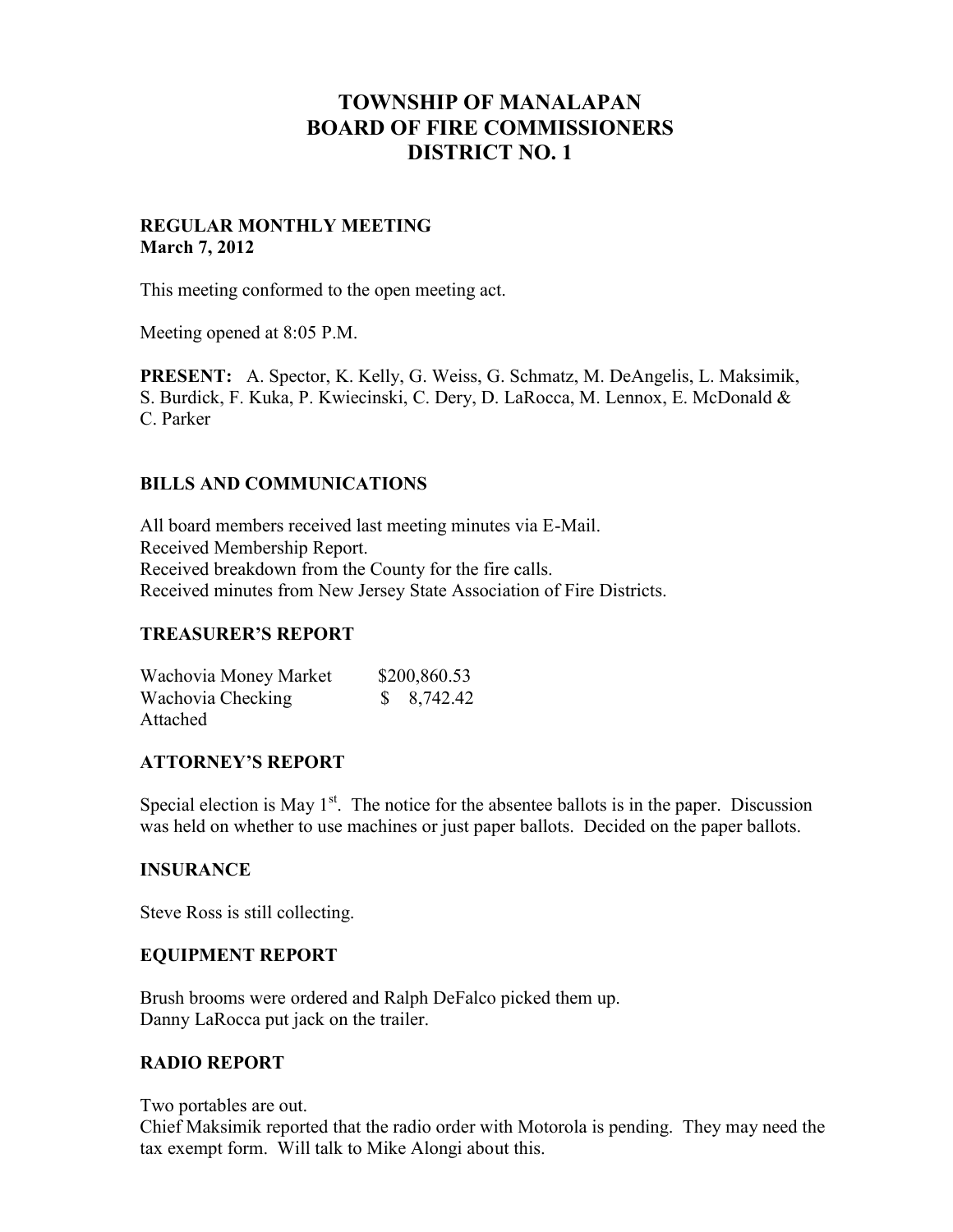Software program – still waiting on how to get the information on how to purchase it. Waiting to hear back from MidState. Need to order radio for new truck. Police radios will be obsolete soon for the Chief vehicles, will get prices for new ones.

# **CHIEF'S REPORT**

Chief Maksimik reported that there were 41 calls last month.

# **TRUCK REPORT**

Steve Burdick stated that he is waiting on some parts for repairs. Steve had a discussion with ERS Fleet regarding their lack of presence.

## **ASSOCIATION REPORT**

Mike Lennox reported that they are waiting on final bill from Buckler and that there will no doubt be some debating on it. Mike stated that an email was received from Buckler relinquishing \$10,000.

Quote from Stockels for fertilizing, etc. of Main House was given to Board. Need name of person to contact regarding repair of gym equipment; Commissioner Weiss.

## **TRUSTEES' REPORT**

No report.

# **OLD BUSINESS**

See attached.

#### **NEW BUSINESS**

Commissioner DeAngelis made a motion to pay all vouchers; this was seconded by Commissioner Kelly. All voted aye.

Chief Maksimik reported that the Extrication program in their computer expired and needs to be renewed. He will call to get the information on how to renew this.

Chief Maksimik will be going to the hardware store to purchase blades.

Commissioner Schmatz made a motion not to exceed \$2,000 to purchase or rebuild the battery for the Robopak and to purchase the 36 volts Robopak with reciprocating saw and battery pack; this was seconded by Commissioner DeAngelis. All voted aye.

Commissioner Schmatz made a motion not to exceed \$1,000 to purchase two dozen gloves (in large and xlarge); this was seconded by Commissioner DeAngelis. All voted aye.

Chief Maksimik stated the Frank Kuka does not have the Chief's shield for his helmet. Mike Lennox will take care of ordering this.